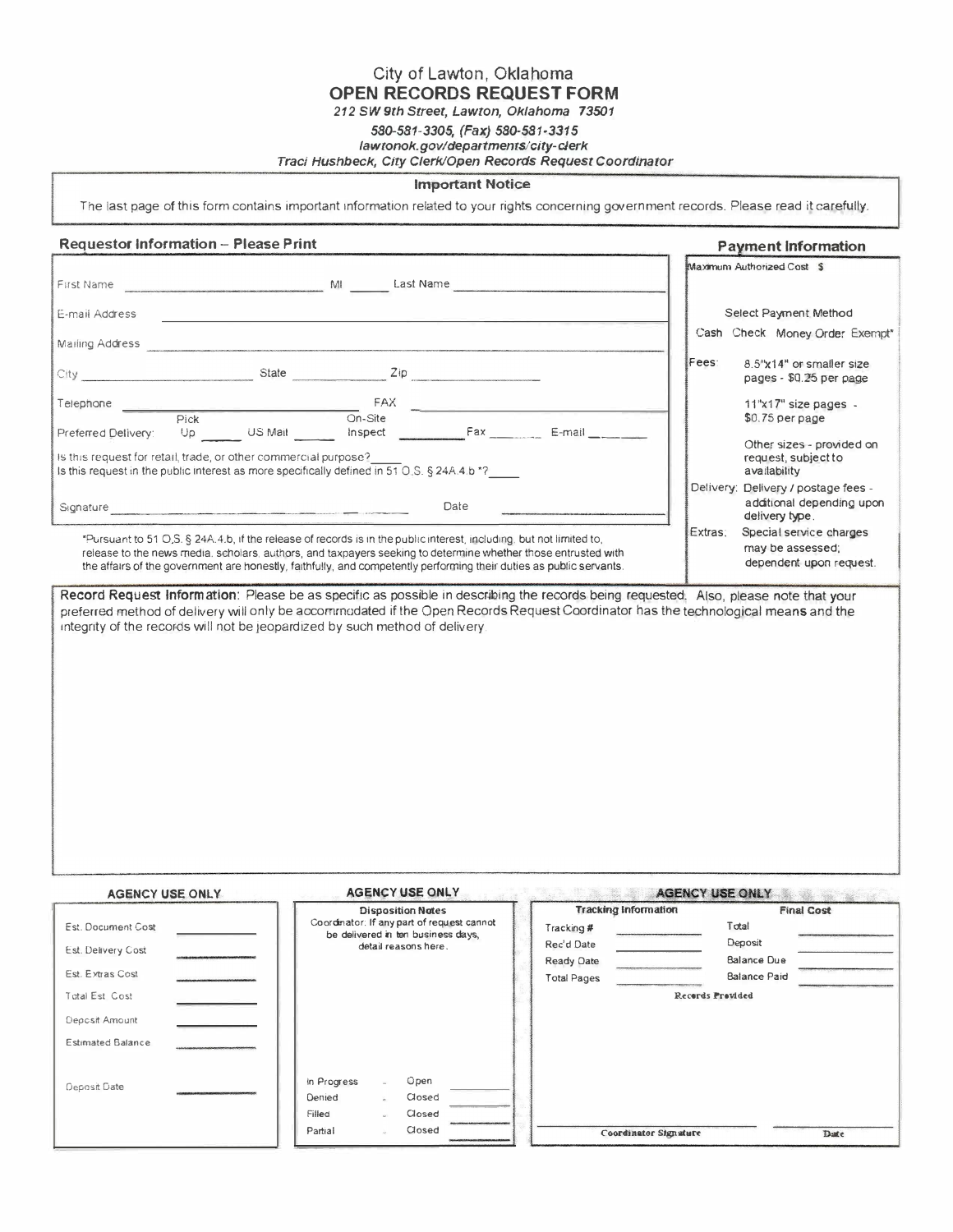### **DEPOSITS**

The coordinator may require a deposit against costs for reproducing documents whenever the coordinator anticipates that the documents requested will cost in excess of \$5 to reproduce

Where a special service charge is warranted under ORA, that amount will be communicated to you as required under the statute. You have the opportunity to review and object to the charge prior to it being incurred. If, however, you approve of the fact and amount of the special service charge, you may be required to pay a deposit or pay in full prior to reproduction of the documents.

## YOUR REQUEST FOR RECORDS IS DENIED FOR THE FOLLOWING REASON(S):

(To be completed by the Open Records Response Coordinator - check the box of the numbered exemption(s) as they apply to the records requested If multiple records are requested, be specific as to which exemption(s) apply to each record. Response is due to requester as soon as possible, but no later than ten days)

records protected by a state evidentiary privilege (such as the attorney-client privilege, the work product immunity from discovery, and the identity of informer privileges);

records of what transpired during meetings of a public body lawfully closed to the public (such as executive sessions authorized under the Oklahoma Open Meeting Act);

:== personal information vvithin driver records as defined by the Driver's Privacy Protection Act, 18 USC §§ 2721 through 2725;

records related to internal personnel investigations (including examination and selection material for employment, hiring, appointment, promotion, demotion, discipline, or resignation);

records the disclosure of which would constitute a clearly unwarranted invasion of personal privacy (such as employee evaluations, payroll deductions, employment applications submitted by persons not hired by the public body);

records which reveal home addresses, telephone numbers, and social security numbers of any person employed or formerly employed by the public body;

\_\_\_\_\_ personal notes and personally created materials of a public official other than departmental budget requests of a public body prepared as an aid to memory or research leading to the adoption of a public policy or the implementation of a public project;

records which if disclosed vvould give an unfair advantage to competitors or bidders;

bid specifications for competitive bidding prior to publication by the body;

contents of sealed bids prior to the opening of bids by a public body;

computer programs or software but not the data thereon;

appraisals relating to he sale or acquisition of real estate by a public body prior to avvard of a contract;

:== the prospective location of a private business or industry prior to public disclosure of such prospect except for records otherwise open to inspection such as applications for permits or licenses;

records which contain credit information, credit card numbers, telephone numbers, social security numbers, bank account information for individual utility customers;

library, archive, or museum materials donated to the public body to the extent of any limitations imposed as a condition of the donation and any information which would reveal the identity of an individual who lawfully makes a donation to or on behalf of a public body including but not limited to donations made through a foundation operated in compliance with 70 O.S. §§5-145 and 4306, except when such donation may be claimed as a tax deduction, in which case the date of the donation, appraised value claimed for the donation, and a general description of the materials donated and their quantity are not excepted from disclosure;

Ittigation files and investigatory reports of the office of the City Attorney;

any information related to research, the disclosure of which could affect the conduct or outcome of the research, the ability to patent or copyright the research, or any other proprietary rights any entity may have in the research or the results of the research including, but not limited to, trade secrets and commercial or financial information obtained from an entity financing or cooperating in the research, research

protocols, and research notes, data, results, or other writings about the research; the specific terms and conditions of any license or other commercialization agreement related to state owned or controlled technology or the development, transfer, commercialization of the technology, or any other information relating to state owned or controlled technology or the development, transfer, or commercialization of the technology which, if disclosed, will adversely affect tor give other persons or entities an advantage over public bodies in negotiating terms and conditions for the development, transfer, or commercialization of the technology;

vulnerability assessments of critical assets in both water and wastewater systems. State environmental agencies or public utilities may use the information for internal purposes or allow the information to be used for survey purposes only. The state environmental agencies or public utilities shall allow any public body to have access to the information specifically related to the public body's function;

**OTHER** 

THIS LIST IS NOT EXHAUSTIVE, AND SPECIFICALLY EXCLUDES EXCEPTIONS RELATING TO LAW ENFORCEMENT RECORDS.

As used in the Oklahoma Open Records Act, "record" does not mean: computer software; nongovernment personal effects; and personal financial information, credit reports or other financial data obtained by or submitted to a public body for the purpose of evaluating credit worthiness, obtaining a license, permit, or for the purpose of becoming qualified to contract with a public body.

(The Oklahoma Open Records Act, 51 O.S. §§ 24A.1 through 24A.32)